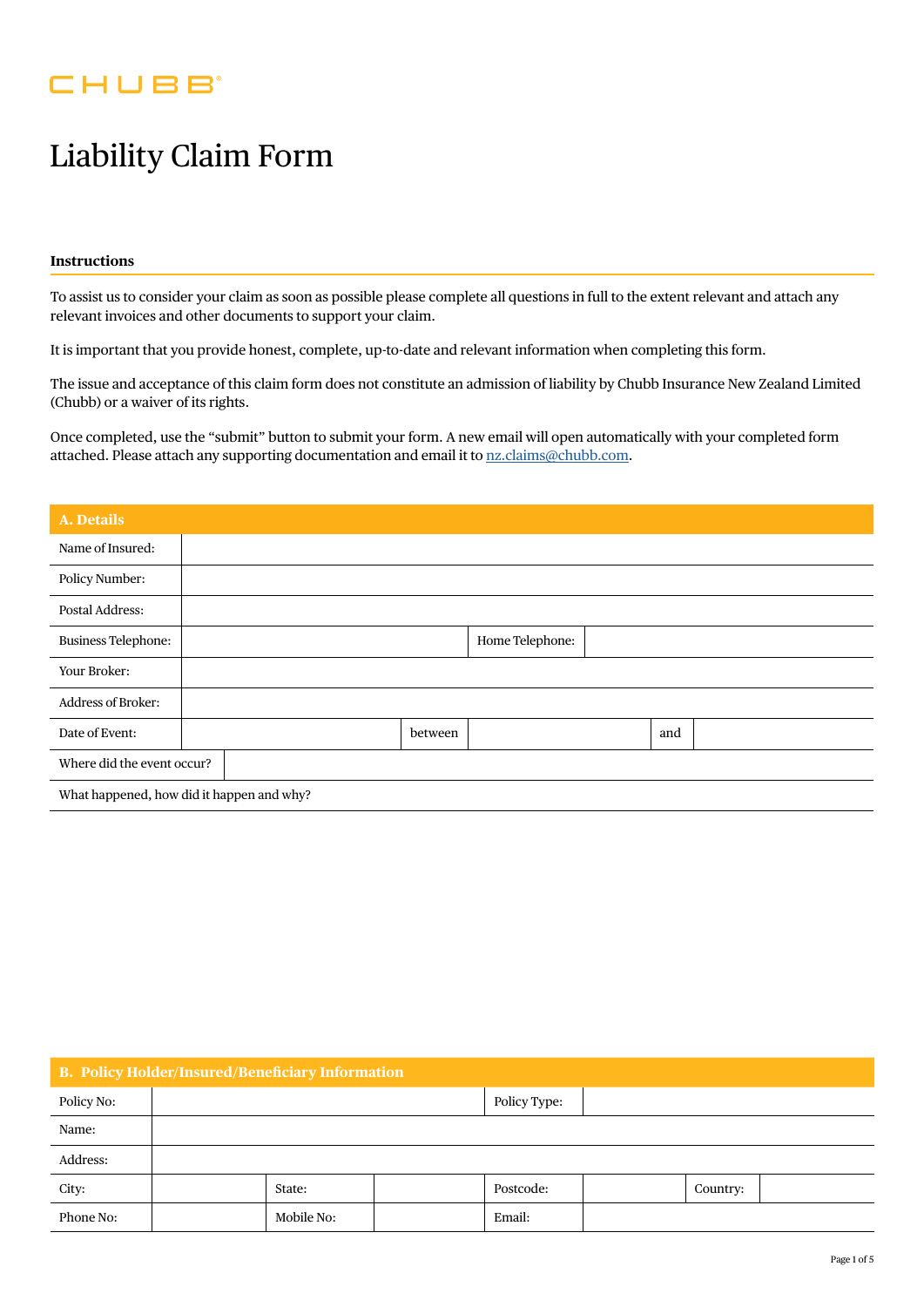| <b>C.</b> Loss Information      |  |                |  |                |  |  |
|---------------------------------|--|----------------|--|----------------|--|--|
| Date of Loss:                   |  |                |  | Cause of Loss: |  |  |
| Type of Loss:                   |  |                |  |                |  |  |
| Lawsuit Filed:                  |  | Claimant Name: |  |                |  |  |
| Loss Description:               |  |                |  |                |  |  |
|                                 |  |                |  |                |  |  |
|                                 |  |                |  |                |  |  |
| Description of Injuries:        |  |                |  |                |  |  |
|                                 |  |                |  |                |  |  |
|                                 |  |                |  |                |  |  |
| Description of Property Damage: |  |                |  |                |  |  |
|                                 |  |                |  |                |  |  |
|                                 |  |                |  |                |  |  |
| Description of Financial Loss:  |  |                |  |                |  |  |
|                                 |  |                |  |                |  |  |
|                                 |  |                |  |                |  |  |
| Any other relevant information: |  |                |  |                |  |  |

### **D. Electronic Funds Transfer Details**

Following Chubb approval of your claim, should you wish to have your claim benefits transferred directly into your bank account, please provide the following details:

| <b>New Zealand Bank Account Details</b> |  |  |  |                       |  |  |  |
|-----------------------------------------|--|--|--|-----------------------|--|--|--|
| Name of Financial Institution           |  |  |  | Account Holder's Name |  |  |  |
| <b>Account Number</b>                   |  |  |  |                       |  |  |  |
| <b>Bank Address</b>                     |  |  |  |                       |  |  |  |
| <b>Overseas Account Details</b>         |  |  |  |                       |  |  |  |
| Name of Financial Institution           |  |  |  | Account Holder's Name |  |  |  |
| BSB Number/Routing Code/ABA Number/IBAN |  |  |  | <b>Account Number</b> |  |  |  |
| <b>Bank Address</b>                     |  |  |  |                       |  |  |  |
| <b>Currency for Refund</b>              |  |  |  | <b>SWIFT Code</b>     |  |  |  |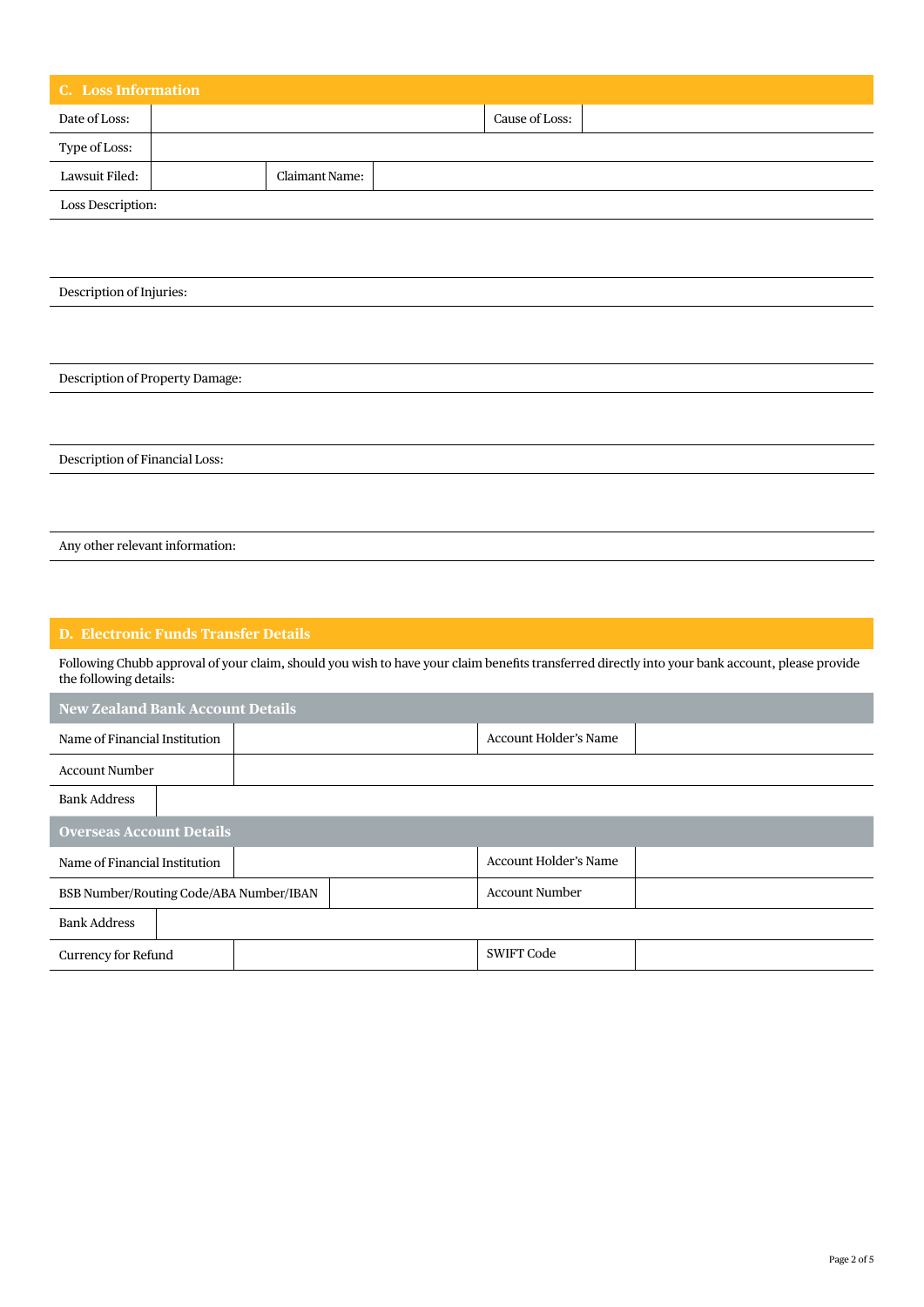#### **Chubb Insurance New Zealand Limited Claim Privacy Consent, Authority and Declaration**

#### **Claim Privacy Consent**

#### I/ we:

- i. understand that Chubb Insurance New Zealand Limited CU1-3, Shed 24, Princes Wharf, Auckland (Chubb) requires personal information (which may include Health information) so that Chubb can evaluate this claim and administer the insurance policy and that failure to consent to the collection, use and disclosure of personal information may result in the claim being refused in part or in full;
- ii. authorise Chubb to obtain from other parties personal information (which may include Health information) about me/us that Chubb views as relevant to the claim;
- iii. agree to Chubb disclosing to other parties, including but not limited to, service providers engaged by Chubb, the insurance broker, the policy holder (if this differs from the claimant) or reinsurers personal information (including Health information) collected in relation to this claim or the insurance policy;
- iv. understand that I/we have rights of access to, and correction of, personal information held by Chubb; and
- v. understand that further information about how Chubb collects, uses, discloses and processes my/our information is set out in Chubb's Privacy Policy, available at [www.chubb.com/nz-en/footer/privacy.html](http://www.chubb.com/nz-en/footer/privacy.html).

If you would like to access a copy of your personal information, or to correct or update your personal information, please contact our Privacy Officer on +64 (9) 377 1459 or email [Privacy.NZ@chubb.com](mailto:Privacy.NZ%40chubb.com?subject=)

#### **Authority and Declaration**

#### I/ we:

- a) understand that in evaluating my/our claim or by accepting documents in support of my/our claim, Chubb has made no acceptance of liabilty nor waived any of its rights;
- b) confirm that any information that I/we supply will be true, correct and complete and that I/we will not withhold any information likely to accept the acceptance or handling of my/our claim and understand that if I/we provide untrue information or do not disclose relevant information that it might result in my/our claim being declined in part or in full;
- c) agree to notify Chubb immediately if any lost or stolen property is subsequently recovered, and at Chubb's option surrender the property to Chubb or refund the amount of money received; and
- d) will give all reasonable assistance to Chubb and co-operate in the assessment of my/our claim.

| Signature of claimant |      |  |
|-----------------------|------|--|
| Name of claimant      | Date |  |
| Signature of witness  |      |  |
| Name of witness       | Date |  |

#### **Please click to submit your claim form** Submit

#### **Important Information**

In this section "We", "Our" and "Us" means Chubb Insurance New Zealand Limited (Chubb). "You" and "Your" refers to Our customers and prospective customers as well as those who use Our website.

#### **Claims Process**

On receipt of your completed claim form We will take the following steps:

- Acknowledge receipt of Your claim within 5 business days of receipt
- Identify Your insurance policy, register Your claim against it, and assign a claim number
- Review whether any further information may be needed.

If We have all the information We need to assess Your claim then We will review your claim to decide whether or not to accept it. We will let you know if We need further information to assess Your claim.

#### **Fair Insurance Code**

We are a member of the Insurance Council of New Zealand (**ICNZ**) and a signatory to ICNZ's Fair Insurance Code (**the Code**). The Code and information about the Code is available at [www.icnz.org.nz](http://www.icnz.org.nz) and on request.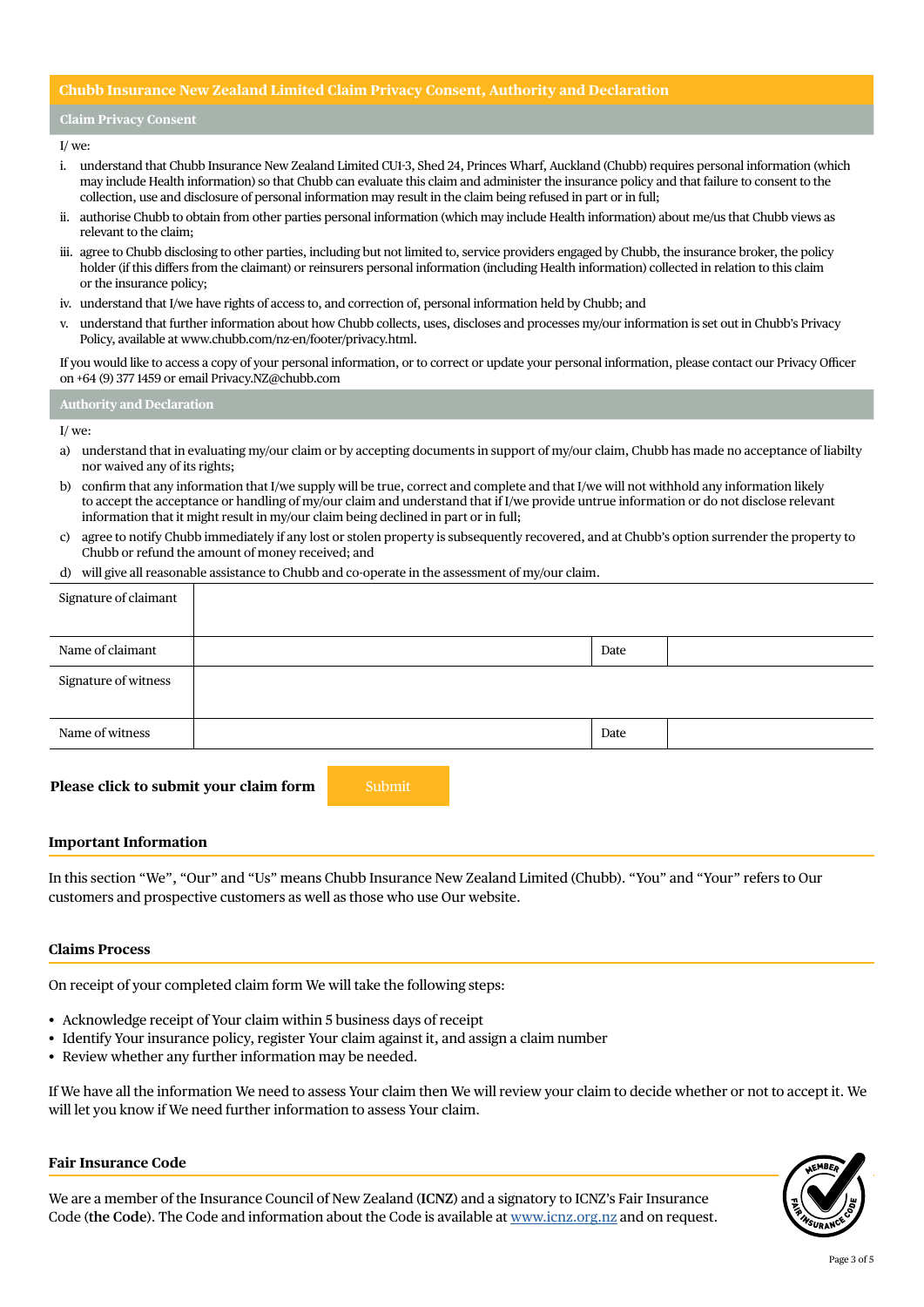#### **Privacy Statement**

This statement is a summary of Our privacy policy and provides an overview of how We collect, disclose and handle Your personal information. Our privacy policy may change from time to time and where this occurs, the updated privacy policy will be posted on Our [website](https://www.chubb.com/nz-en/footer/privacy.html).

Chubb is committed to protecting Your privacy. Chubb collects, uses and retains Your personal information in accordance with the requirements of New Zealand's Privacy Act, as amended or replaced from time to time.

#### **Personal Information Handling Practices**

#### *When do We collect Your personal information?*

Chubb collects Your personal information (which may include health information) from You when You interact with Us, including when You are applying for, changing or renewing an insurance policy with Us or when We are processing a claim, complaint or dispute. Chubb may also (and You authorise Chubb to) collect Your personal information from other parties such as brokers or service providers, as detailed in Our privacy policy.

#### *Purpose of Collection*

We collect and hold the information to offer products and services to You, including to assess applications for insurance, to provide and administer insurance products and services, and to handle any claim, complaint or dispute that may be made under a policy.

If You do not provide Us with this information, We may not be able to provide You or Your organisation with insurance or to respond to any claim, complaint or dispute, or offer other products and services to You or Your organisation.

Sometimes, We may also use Your personal information for Our marketing campaigns and research, to improve Our services or in relation to new products, services or information that may be of interest to You.

#### *Recipients of the Information and Disclosure*

We may disclose the information We collect to third parties, including:

- contractors and contracted service providers engaged by Us to deliver Our services or carry out certain business activities on Our behalf (such as actuaries, loss adjusters, claims investigators, claims handlers, professional advisers including lawyers, doctors and other medical service providers, credit reference bureaus and call centres);
- intermediaries and service providers engaged by You (such as current or previous brokers, travel agencies and airlines);
- other companies in the Chubb group;
- the policyholder (where the insured person is not the policyholder);
- insurance and reinsurance intermediaries, other insurers, Our reinsurers, marketing agencies; and
- government agencies or organisations (where We are required to by law or otherwise).

These third parties may be located outside New Zealand. In such circumstances We also take steps to ensure Your personal information remains adequately protected.

From time to time, We may use Your personal information to send You offers or information regarding Our products that may be of interest to You. If You do not wish to receive such information, please contact Our Privacy Officer using the contact details provided below.

#### *Rights of Access to, and Correction of, Information*

If You would like to access a copy of Your personal information, or to correct or update Your personal information, want to withdraw Your consent to receiving offers of products or services from Us or persons We have an association with, please contact the Privacy Officer by posting correspondence to Chubb Insurance New Zealand Limited, PO Box 734, Auckland; telephoning: +64 (9) 3771459; or emailing [Privacy.NZ@chubb.com.](mailto:Privacy.NZ%40chubb.com?subject=)

#### *How to Make a Complaint*

If You have a complaint or would like more information about how We manage Your Personal Information, please review Our [Privacy Policy](https://www.chubb.com/nz-en/footer/privacy.html) for more details, or contact Our Privacy Officer at the details above.

You also have a right to address Your complaint directly to the Privacy Commissioner by telephoning 0800 803 909, emailing [enquiries@privacy.org.nz](mailto:enquiries%40privacy.org.nz?subject=) or using the online form available on the Privacy Commissioner's website at [www.privacy.org.nz](http://www.privacy.org.nz).

#### **Complaints and Dispute Resolution**

Chubb takes the concerns of its customers very seriously and has detailed complaint handling and dispute resolution procedures that You may access, at no cost to You. To assist Chubb with Your enquiries, please provide us with Your claim or policy number (if applicable) and as much information as You can about the reason for Your complaint or dispute.